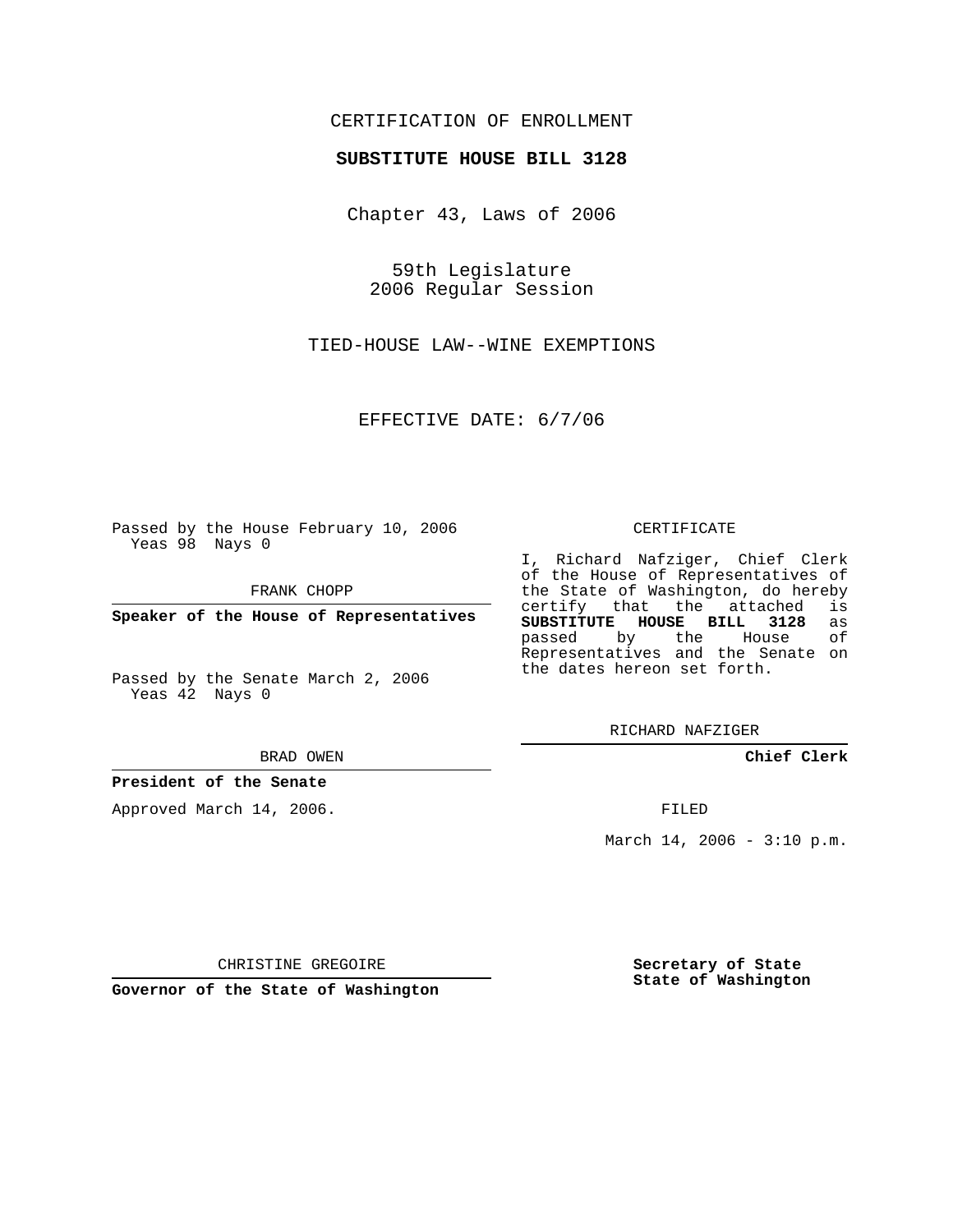# **SUBSTITUTE HOUSE BILL 3128** \_\_\_\_\_\_\_\_\_\_\_\_\_\_\_\_\_\_\_\_\_\_\_\_\_\_\_\_\_\_\_\_\_\_\_\_\_\_\_\_\_\_\_\_\_

\_\_\_\_\_\_\_\_\_\_\_\_\_\_\_\_\_\_\_\_\_\_\_\_\_\_\_\_\_\_\_\_\_\_\_\_\_\_\_\_\_\_\_\_\_

Passed Legislature - 2006 Regular Session

### **State of Washington 59th Legislature 2006 Regular Session**

**By** House Committee on Commerce & Labor (originally sponsored by Representatives Kenney, Hankins, Conway, Chandler, Wood, Condotta, Newhouse and Springer)

READ FIRST TIME 02/03/06.

 AN ACT Relating to the relationship between liquor manufacturers, importers, or distributors and nonprofit organizations holding a liquor license; and reenacting and amending RCW 66.28.010.

BE IT ENACTED BY THE LEGISLATURE OF THE STATE OF WASHINGTON:

 **Sec. 1.** RCW 66.28.010 and 2004 c 160 s 9 and 2004 c 62 s 1 are each reenacted and amended to read as follows:

 (1)(a) No manufacturer, importer, distributor, or authorized representative, or person financially interested, directly or indirectly, in such business; whether resident or nonresident, shall have any financial interest, direct or indirect, in any licensed retail business, unless the retail business is owned by a corporation in which a manufacturer or importer has no direct stock ownership and there are no interlocking officers and directors, the retail license is held by a corporation that is not owned directly or indirectly by a manufacturer or importer, the sales of liquor are incidental to the primary activity of operating the property as a hotel, alcoholic beverages produced by the manufacturer or importer or their subsidiaries are not sold at the licensed premises, and the board reviews the ownership and proposed method of operation of all involved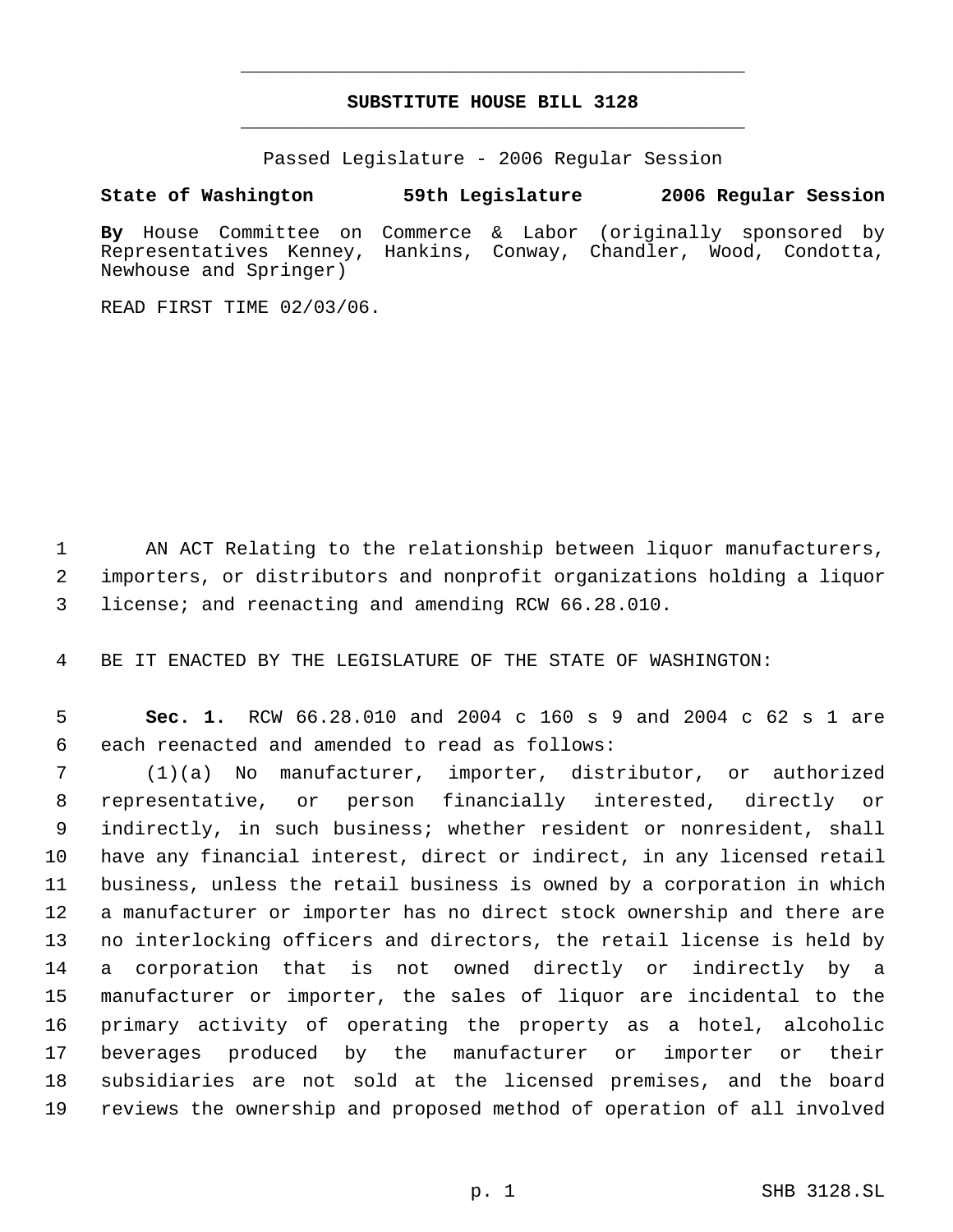entities and determines that there will not be an unacceptable level of control or undue influence over the operation or the retail licensee; nor shall any manufacturer, importer, distributor, or authorized representative own any of the property upon which such licensed persons conduct their business; nor shall any such licensed person, under any arrangement whatsoever, conduct his or her business upon property in which any manufacturer, importer, distributor, or authorized representative has any interest unless title to that property is owned by a corporation in which a manufacturer has no direct stock ownership and there are no interlocking officers or directors, the retail license is held by a corporation that is not owned directly or indirectly by the manufacturer, the sales of liquor are incidental to the primary activity of operating the property either as a hotel or as an amphitheater offering live musical and similar live entertainment activities to the public, alcoholic beverages produced by the manufacturer or any of its subsidiaries are not sold at the licensed premises, and the board reviews the ownership and proposed method of operation of all involved entities and determines that there will not be an unacceptable level of control or undue influence over the operation of the retail licensee. Except as provided in subsection (3) of this section, no manufacturer, importer, distributor, or authorized representative shall advance moneys or moneys' worth to a licensed person under an arrangement, nor shall such licensed person receive, under an arrangement, an advance of moneys or moneys' worth. "Person" as used in this section only shall not include those state or federally chartered banks, state or federally chartered savings and loan associations, state or federally chartered mutual savings banks, or institutional investors which are not controlled directly or indirectly by a manufacturer, importer, distributor, or authorized representative as long as the bank, savings and loan association, or institutional investor does not influence or attempt to influence the purchasing practices of the retailer with respect to alcoholic beverages. Except as otherwise provided in this section, no manufacturer, importer, distributor, or authorized representative shall be eligible to receive or hold a retail license under this title, nor shall such manufacturer, importer, distributor, or authorized representative sell at retail any liquor as herein defined. A corporation granted an exemption under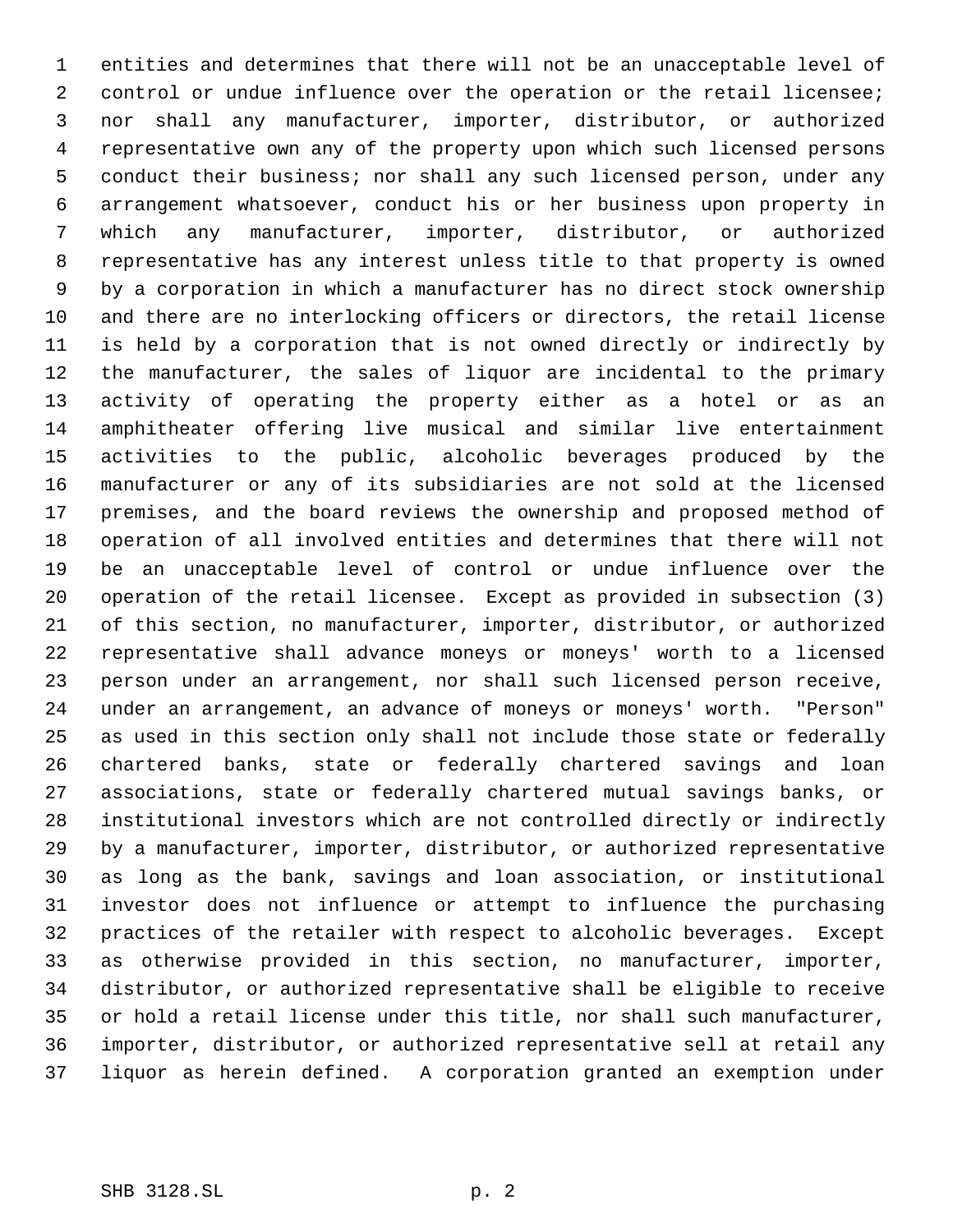this subsection may use debt instruments issued in connection with financing construction or operations of its facilities.

 (b) Nothing in this section shall prohibit a licensed domestic brewery or microbrewery from being licensed as a retailer pursuant to chapter 66.24 RCW for the purpose of selling beer or wine at retail on the brewery premises and nothing in this section shall prohibit a domestic winery from being licensed as a retailer pursuant to chapter 66.24 RCW for the purpose of selling beer or wine at retail on the winery premises. Such beer and wine so sold at retail shall be subject to the taxes imposed by RCW 66.24.290 and 66.24.210 and to reporting and bonding requirements as prescribed by regulations adopted by the board pursuant to chapter 34.05 RCW, and beer and wine that is not produced by the brewery or winery shall be purchased from a licensed beer or wine distributor.

 (c) Nothing in this section shall prohibit a licensed distiller, domestic brewery, microbrewery, domestic winery, or a lessee of a licensed domestic brewer, microbrewery, or domestic winery, from being licensed as a spirits, beer, and wine restaurant pursuant to chapter 66.24 RCW for the purpose of selling liquor at a spirits, beer, and wine restaurant premises on the property on which the primary manufacturing facility of the licensed distiller, domestic brewer, microbrewery, or domestic winery is located or on contiguous property owned or leased by the licensed distiller, domestic brewer, microbrewery, or domestic winery as prescribed by rules adopted by the board pursuant to chapter 34.05 RCW.

 (d) Nothing in this section prohibits retail licensees with a caterer's endorsement issued under RCW 66.24.320 or 66.24.420 from operating on a domestic winery premises.

 (e) Nothing in this section prohibits an organization qualifying under RCW 66.24.375 formed for the purpose of constructing and operating a facility to promote Washington wines from holding retail 32 licenses on the facility property or leasing all or any portion of such facility property to a retail licensee on the facility property if the members of the board of directors or officers of the board for the organization include officers, directors, owners, or employees of a licensed domestic winery. Financing for the construction of the 37 facility must include both public and private money.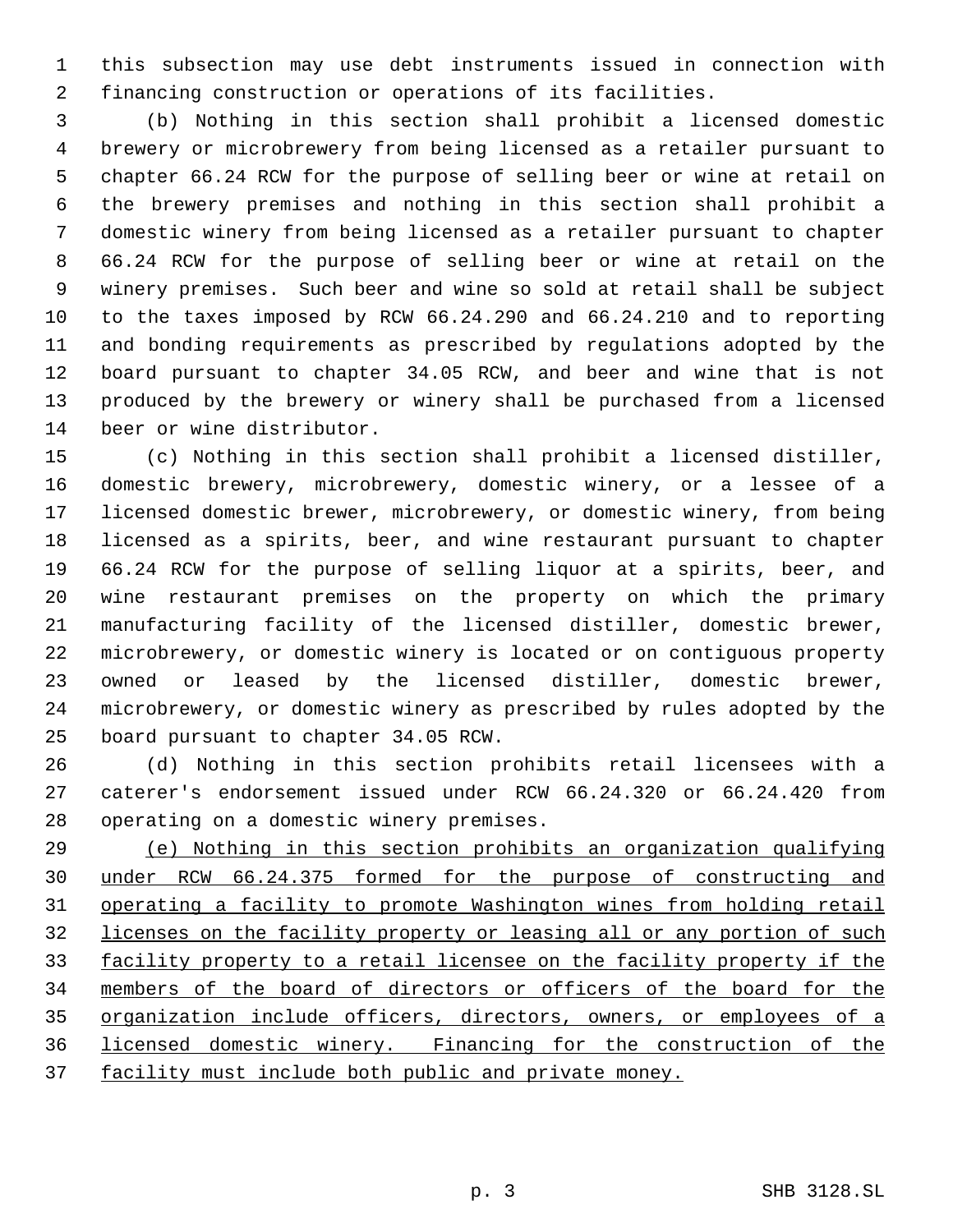(f) Nothing in this section prohibits a bona fide charitable 2 nonprofit society or association registered as a  $501(c)(3)$  under the internal revenue code and having an officer, director, owner, or employee of a licensed domestic winery or a wine certificate of approval holder on its board of directors from holding a special occasion license under RCW 66.24.380.

 (2) Financial interest, direct or indirect, as used in this section, shall include any interest, whether by stock ownership, mortgage, lien, or through interlocking directors, or otherwise. Pursuant to rules promulgated by the board in accordance with chapter 34.05 RCW manufacturers, distributors, and importers may perform, and retailers may accept the service of building, rotating and restocking case displays and stock room inventories; rotating and rearranging can and bottle displays of their own products; provide point of sale material and brand signs; price case goods of their own brands; and perform such similar normal business services as the board may by regulation prescribe.

 (3)(a) This section does not prohibit a manufacturer, importer, or distributor from providing services to a special occasion licensee for: (i) Installation of draft beer dispensing equipment or advertising, (ii) advertising, pouring, or dispensing of beer or wine at a beer or wine tasting exhibition or judging event, or (iii) a special occasion licensee from receiving any such services as may be provided by a manufacturer, importer, or distributor. Nothing in this section shall prohibit a retail licensee, or any person financially interested, directly or indirectly, in such a retail licensee from having a financial interest, direct or indirect, in a business which provides, for a compensation commensurate in value to the services provided, bottling, canning or other services to a manufacturer, so long as the retail licensee or person interested therein has no direct financial interest in or control of said manufacturer.

 (b) A person holding contractual rights to payment from selling a liquor distributor's business and transferring the license shall not be deemed to have a financial interest under this section if the person (i) lacks any ownership in or control of the distributor, (ii) is not employed by the distributor, and (iii) does not influence or attempt to influence liquor purchases by retail liquor licensees from the distributor.